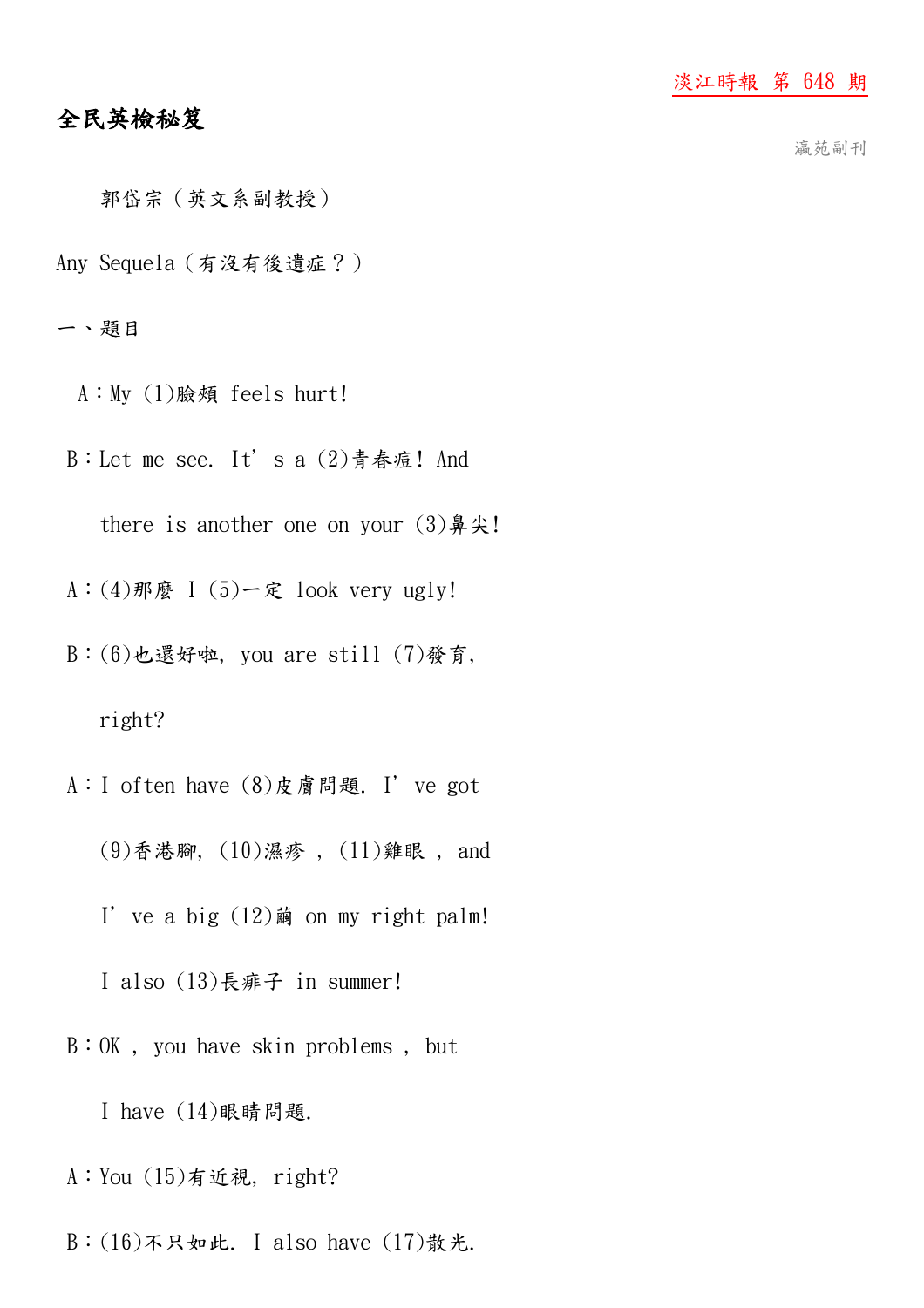A:Then you can have (18)近視雷射開

刀.

B:But I'm afraid I'll (19)眼睛看到

光圈 after the surgery.

A: Really? Maybe you should (20)到處

打聽一下 about the (21)後遺症!

### 二、答案

(1)cheek (2)pimple (3)nasal tip (4)Then

(5)must (6)Not too bad (7)developing

(8)skin problems (9)athlete's foot

(10)eczema (11)corns (12)callus

(13)prickly heat (14)eye problems

 $(15)$ are near-sighted  $(16)$ That's not

all (17)astigmatism (18)Lasik (19)halos

(20)ask around (21)sequelae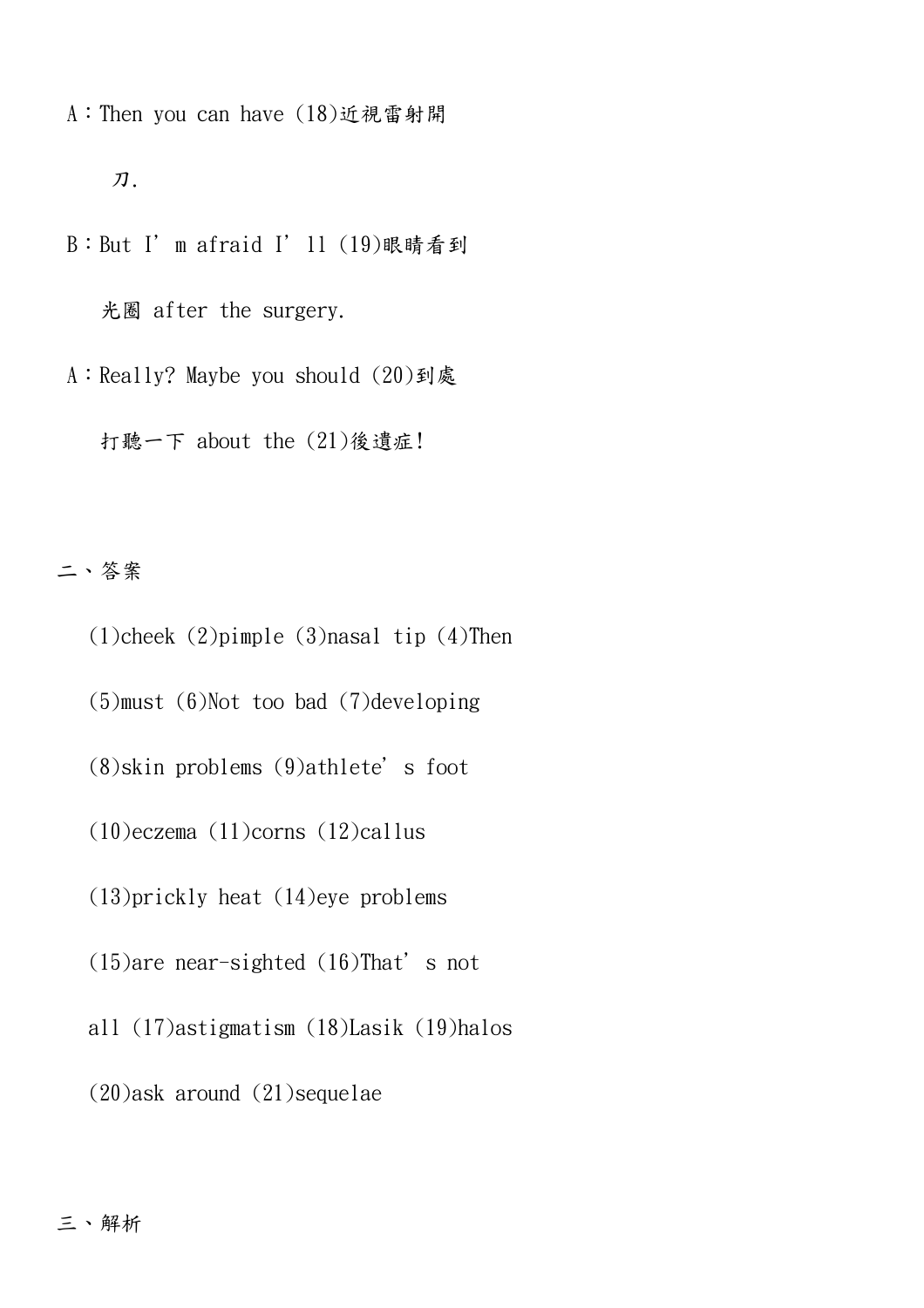- 1.「青春痘」是pimple
	- 「瘡」則是boil
- 2.「鼻尖」是nasal tip

「鼻樑」則是nose bridge

3.「眼睛問題」是eye problem;eye是形容詞

,修飾problem,所以不可以加s

4. athlete's foot是一個皮膚病的名稱,因

此即使兩隻腳都有香港腳,仍不可以將

foot改為feet

- 5. callus的複數是calluses
- 6.「痱子」是prickly heat

「痱子粉」則是talcum powder

7. 有近視的:be near-sighted

「近視」這個毛病則是myopia

 $M \times I'$  m near-sighted.  $=$  I have myopia.

8. 遠視:presbyopia

老花:hyperopia

色盲:color blind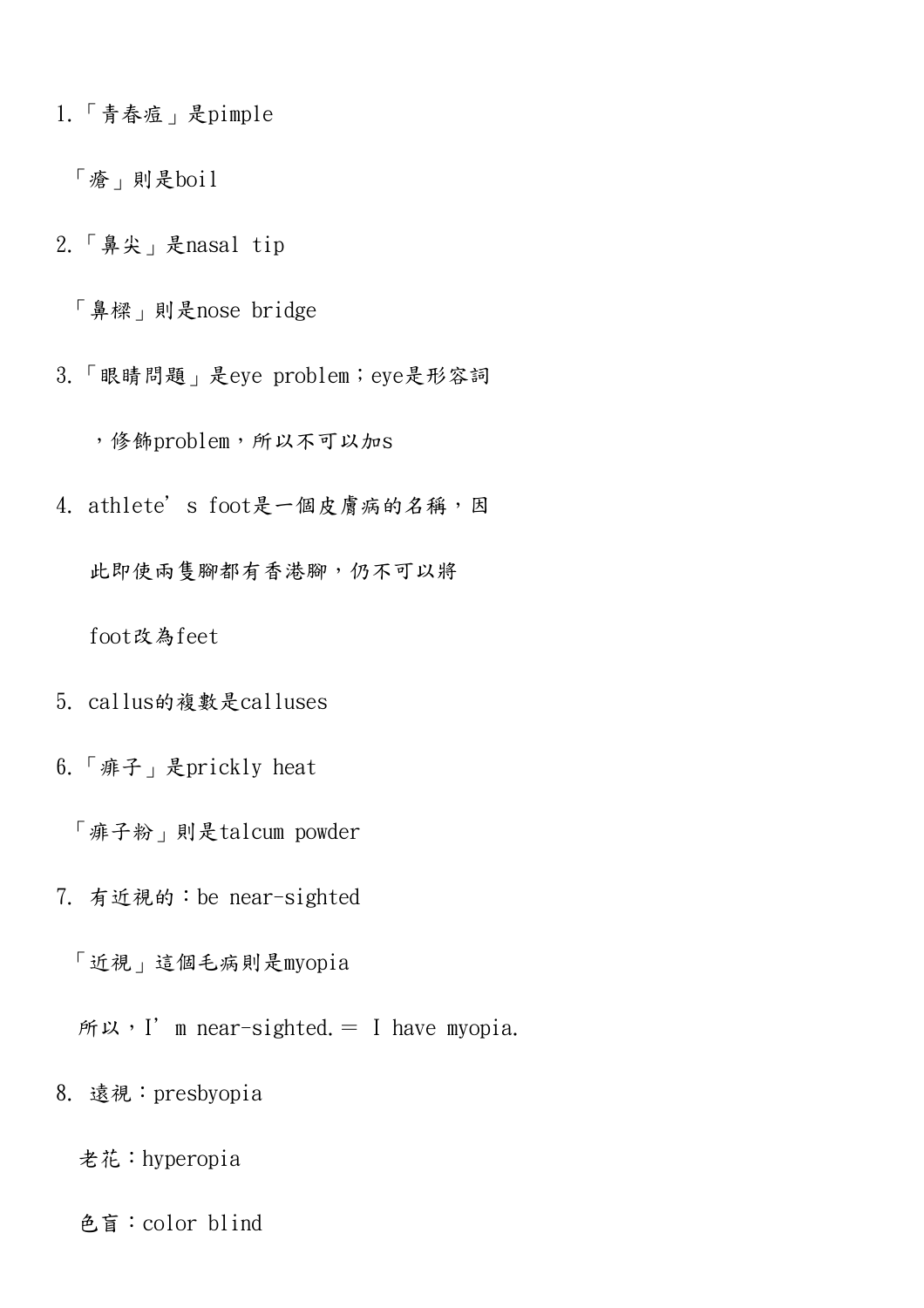- 9. halo:光圈
- a. 視線不清楚時,東西四周會有一圈光
- b. 天使頭上的光圈
- 10. 後遺症:sequela(單數),sequelae(複數).

副作用:side-effect

四、中文

- A:我有一邊臉頰好痛!
- B:我看看,是個青春痘!你鼻尖也長了一

個。

A:那我一定好醜!

B:還好啦,你還在發育嘛!

A:我的皮膚不好,我有香港腳、濕疹、雞

眼,而且右手掌還起了一個繭!我夏天

還長痱子呢!

B:對,你的皮膚不好,我則是眼睛不行。

A:你有近視眼,對不對?

B:不只如此,我還有散光。